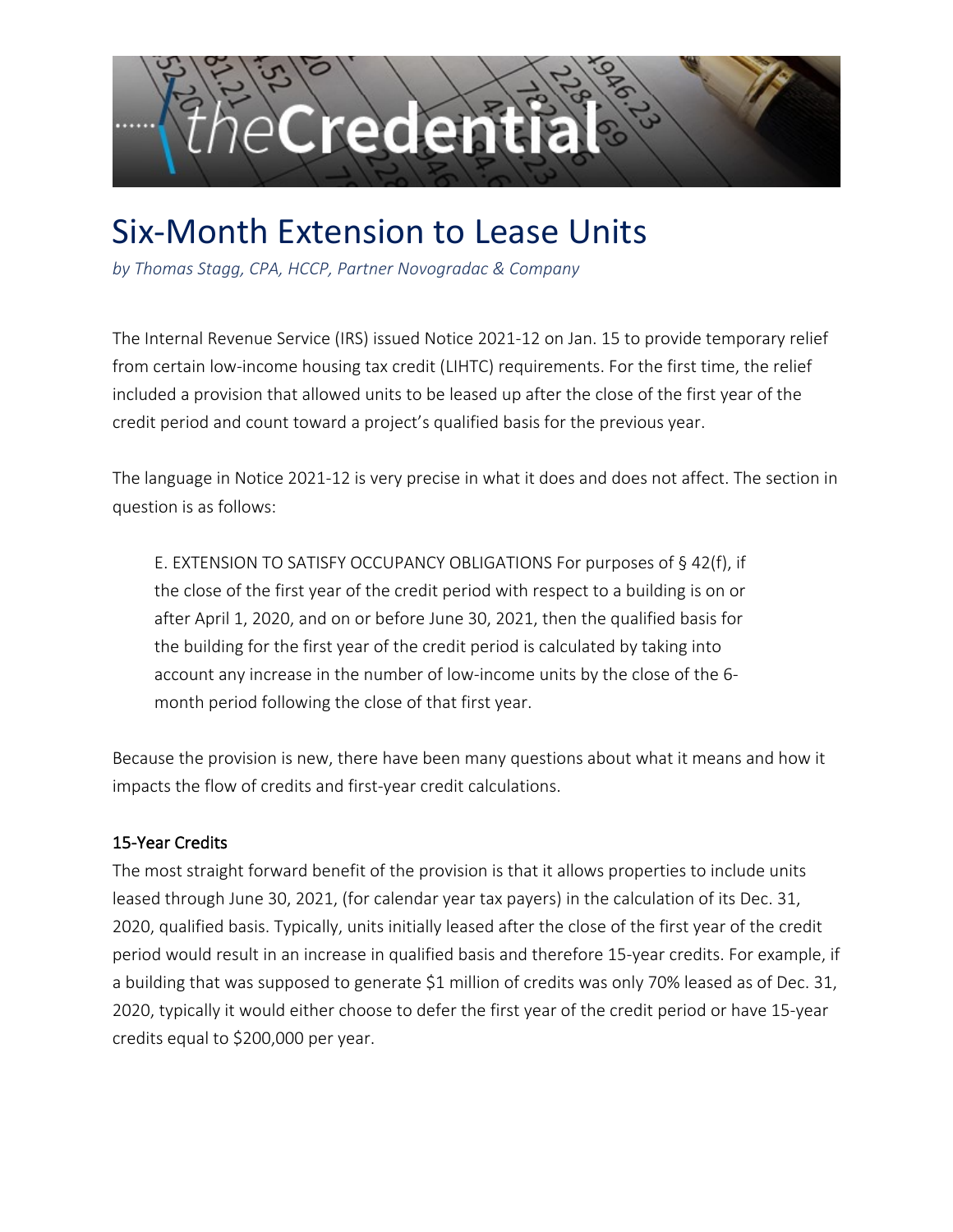

However, under Notice 2021-12 if all units are leased by June 30, 2021, the Dec. 31, 2020, qualified basis would be 100%, and therefore, there would be no increase in qualified basis in future years. This would mean that the property would avoid 15-year credits.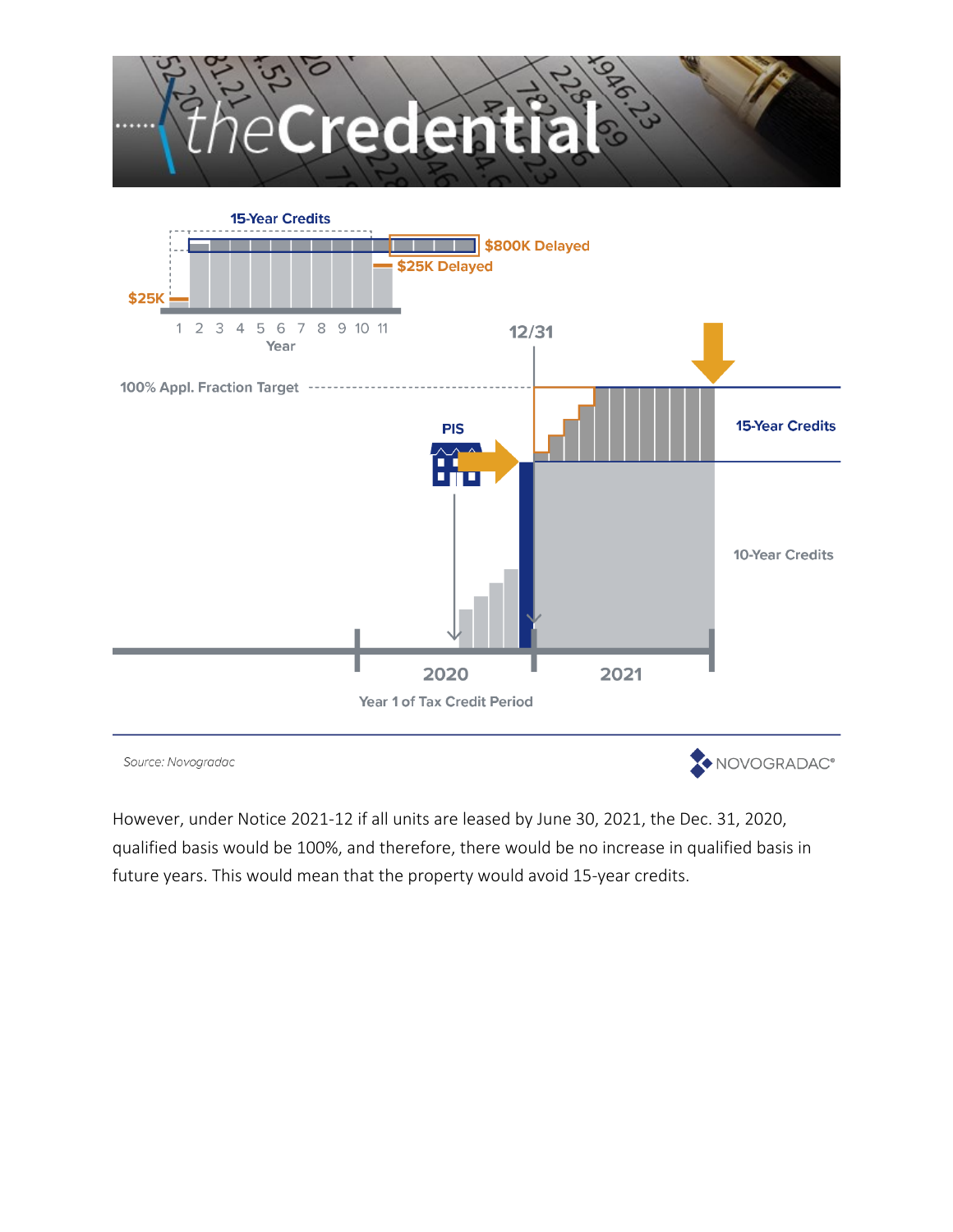

This is good news for developments that were worried about having to choose to defer the first year of the credit period and potentially face a timing adjuster that would lower the equity for the project or take 15-year credits and face a potential credit shortfall adjustment that would also lower the equity for the project. The property is now able to avoid 15-year credits and still deliver some credits in 2020.

#### Impact to First-year Credits

How Notice 2021-12 affects first-year credits is still unclear, and additional guidance from the IRS is needed to know for sure. In accordance with IRC Section 42(f)(2), first-year credits are determined based on the number of qualified units at the close of each month. Notice 2021-12 states that you can use these units in determining "the qualified basis for the building for the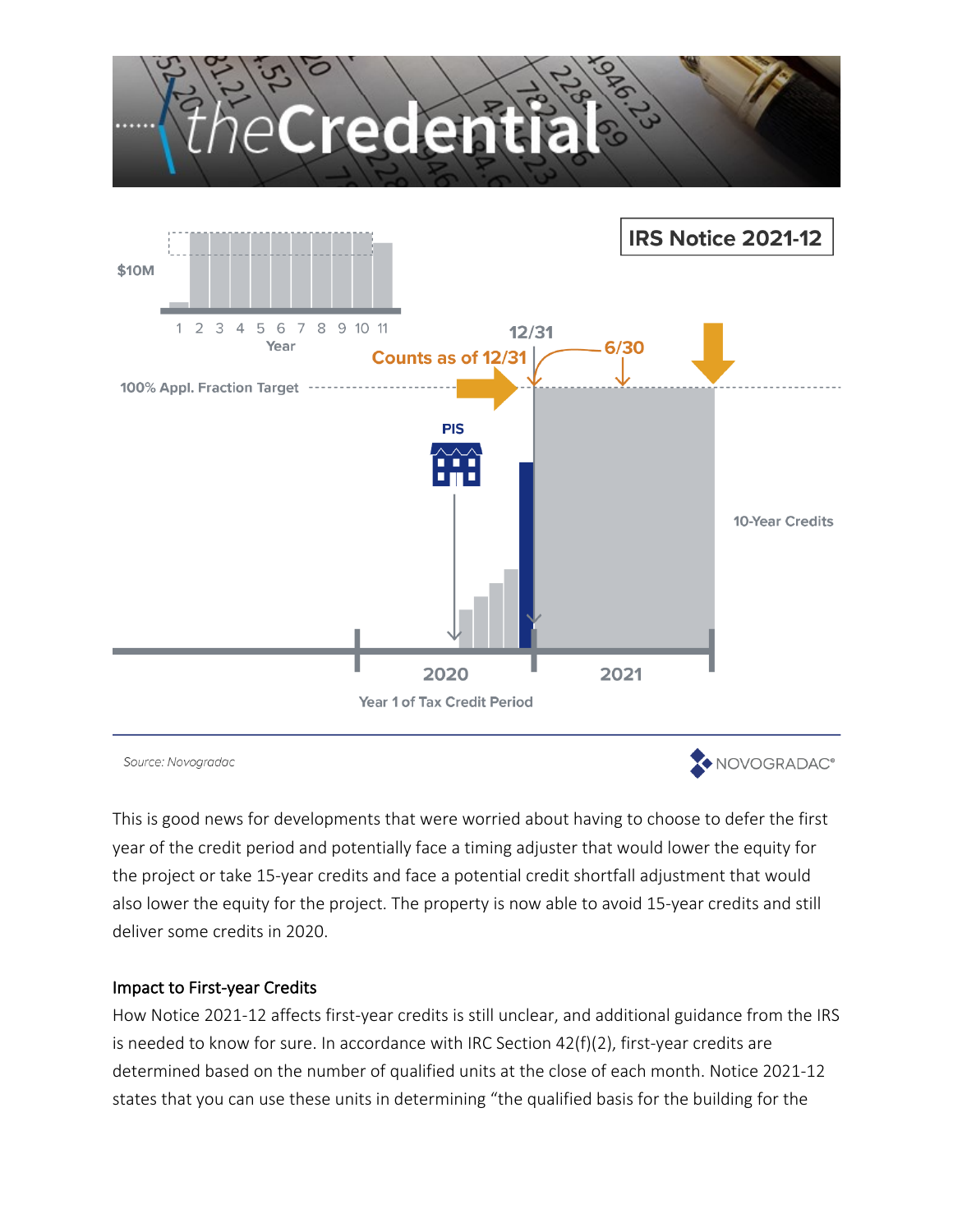

first year" but does not tell us how or if that affects the first-year credit calculation. Absent further clarification from the IRS, we are left to only speculate. As of right now, there are two general schools of thought:

- No impact to first-year credits Because Notice 2021-12 only impacts qualified basis as the close of the first year of the credit period, it does not impact the weighted average occupancy of the first year of the credit period, and therefore, there is no impact to the first-year credits.
- Small impact to first-year credits Qualified basis is calculated by taking eligible basis times the percentage of the development that is affordable. Because property owners are allowed to lease up through June 30 to determine the building's Dec. 31 qualified basis, it appears to indicate that the Dec. 31 applicable fraction would include units leased up through June 30, and therefore, when calculating first-year credits, owners would get to use 100% for December.

In this example, the difference between interpretation 1 and 2 is about \$25,000 of first-year credits.

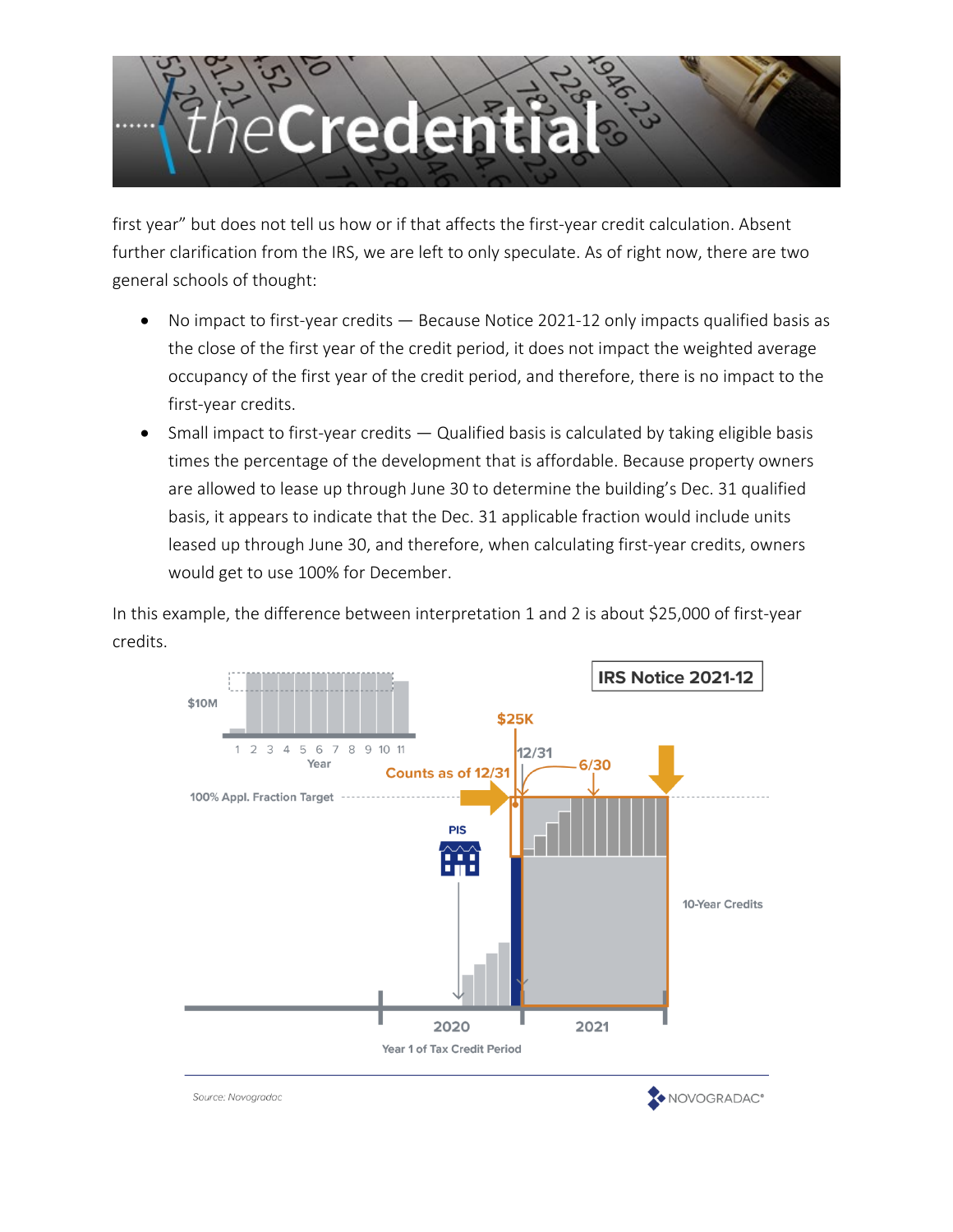

Many developers and investors would love a more favorable answer that would allow them to increase the first-year applicable fraction even more for the units leased-up by June 30. This would require guidance from the IRS on how to calculate the first-year applicable fraction. The IRS could publish multiple interpretations such as using an 18-month average or picking the highest 12 months in the 18-month window, but without guidance from the IRS, it is unclear how first-year credits would be impacted by Notice 2021-12.

## Overall Impact

The following table illustrates the difference between credit calculations with or without Notice 2021-12. Note this calculation assumes that the December applicable fraction would be 100%.

|       | 100% Fix | <b>Without Notice 2021-12</b> |            |              |
|-------|----------|-------------------------------|------------|--------------|
| Year  | 10-Year  | 10-Year                       | 15-Year    | <b>Total</b> |
| 2020  | \$160k   | \$135k                        | \$-        | \$135k       |
| 2021  | \$1 mi   | \$700k                        | \$150k     | \$850k       |
| 2022  | \$1 mi   | \$700k                        | \$200k     | \$900k       |
| 2023  | \$1 mi   | \$700k                        | \$200k     | \$900k       |
| 2024  | \$1 mi   | \$700k                        | \$200k     | \$900k       |
| 2025  | \$1 mi   | \$700k                        | \$200k     | \$900k       |
| 2026  | \$1 mi   | \$700k                        | \$200k     | \$900k       |
| 2027  | \$1 mi   | \$700k                        | \$200k     | \$900k       |
| 2028  | \$1 mi   | \$700k                        | \$200k     | \$900k       |
| 2029  | \$1 mi   | \$700k                        | \$200k     | \$900k       |
| 2030  | \$840k   | \$565k                        | \$200k     | \$765k       |
| 2031  | $$-$     | $$-$                          | \$200k     | \$200k       |
| 2032  | \$-      | \$-                           | \$200k     | \$200k       |
| 2033  | \$-      | $$-$                          | \$200k     | \$200k       |
| 2034  | \$-      | \$-                           | \$200k     | \$200k       |
| Total | \$10 mil | $$7$ mil                      | \$2.75 mil | \$9.75 mil   |

Source: Novogradac

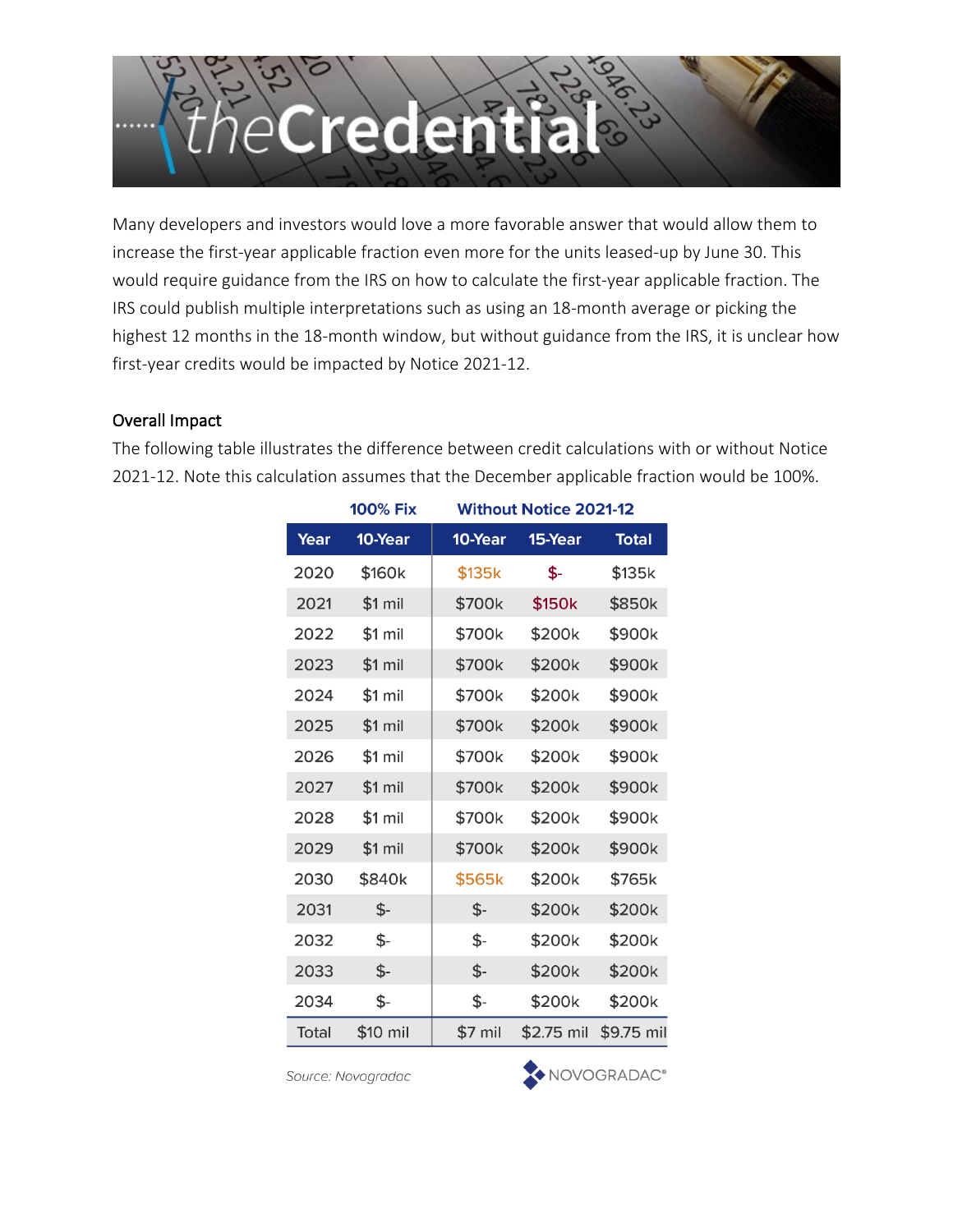

#### Minimum Set-Aside Issues

If a property does not satisfy the minimum set-aside under IRC Section 42(g) at the close the first year of the credit period, it does not qualify for any credits. Unfortunately, this section of Notice 2021-12 does not provide any relief to properties that were not able to meet their minimum setaside as of Dec. 31, 2020. Notice 2021-12 is limited to Section 42(f), and the minimum set-aside is under Section 42(g). So in order for a property to use this provision, it has to have met the minimum set-aside by the close of the year.



## Placed-In-Service in 2019 but Deferred to 2020

It is important to note that properties that were placed in service in 2019, but deferred the first year of the credit period to 2020, can still benefit from Notice 2021-12. The notice is applicable to properties "if the close of the first year of the credit period with respect to a building is on or